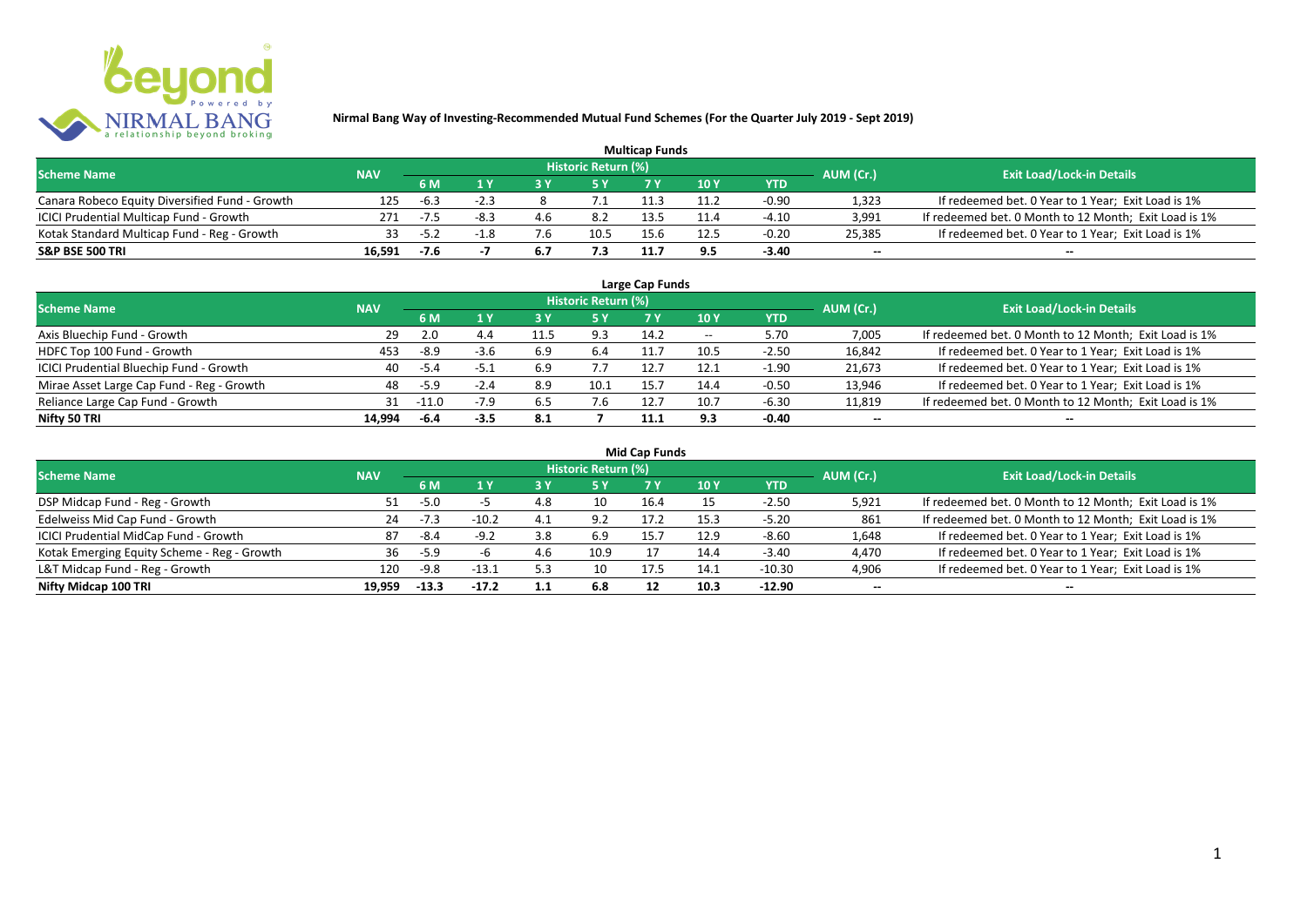

| Large & Midcap                                   |       |                          |  |     |                     |      |      |         |           |                                                    |  |  |
|--------------------------------------------------|-------|--------------------------|--|-----|---------------------|------|------|---------|-----------|----------------------------------------------------|--|--|
| <b>Scheme Name</b>                               |       |                          |  |     | Historic Return (%) |      |      |         | AUM (Cr.) | <b>Exit Load/Lock-in Details</b>                   |  |  |
|                                                  |       | <b>NAV</b><br>10Y<br>6 M |  |     | YTD                 |      |      |         |           |                                                    |  |  |
| Canara Robeco Emerging Equities - Growth         | 85    | -8.7                     |  | 6.8 | 11.3                | 19.5 | 17.9 | $-4.50$ | 4,669     | If redeemed bet. 0 Year to 1 Year; Exit Load is 1% |  |  |
| Invesco India Growth Opportunities Fund - Growth |       | ס.כ-                     |  |     | 9.3                 |      |      | $-1.90$ | 1,659     | If redeemed bet. 0 Year to 1 Year; Exit Load is 1% |  |  |
| NIFTY Large Midcap 250 TRI                       | 6.580 | -8.7                     |  |     | 8.3                 | 13.4 | 10.7 | $-5.90$ | $-$       | $- -$                                              |  |  |

| <b>Focused Funds</b>             |            |        |                                 |      |                     |      |       |         |                          |                                                       |  |
|----------------------------------|------------|--------|---------------------------------|------|---------------------|------|-------|---------|--------------------------|-------------------------------------------------------|--|
| <b>Scheme Name</b>               | <b>NAV</b> |        |                                 |      | Historic Return (%) |      |       |         | AUM (Cr.)                | <b>Exit Load/Lock-in Details</b>                      |  |
|                                  |            | 6 M    | 10 Y<br><b>YTD</b><br><b>EV</b> |      |                     |      |       |         |                          |                                                       |  |
| Axis Focused 25 Fund - Growth    |            | $-0.6$ |                                 | 10.3 | 11.1                | 13.8 | $- -$ | $-0.30$ | 7.841                    | If redeemed bet. 0 Month to 12 Month; Exit Load is 1% |  |
| SBI Focused Equity Fund - Growth | 135        | $-2.3$ | -0.3                            |      | 10.3                | 14.7 | 16.8  | 1.90    | 5.127                    | If redeemed bet. 0 Year to 1 Year; Exit Load is 1%    |  |
| <b>S&amp;P BSE 500 TRI</b>       | 16.591     | $-7.6$ |                                 |      |                     |      | 9.5   | -3.40   | $\overline{\phantom{a}}$ | $- -$                                                 |  |

|                                                |            |                           |         |                     |      | <b>Small Cap Funds</b> |                                       |          |                          |                                                    |
|------------------------------------------------|------------|---------------------------|---------|---------------------|------|------------------------|---------------------------------------|----------|--------------------------|----------------------------------------------------|
| <b>Scheme Name</b>                             | <b>NAV</b> |                           |         | Historic Return (%) |      |                        |                                       |          | AUM (Cr.)                | <b>Exit Load/Lock-in Details</b>                   |
|                                                |            | 10 Y<br><b>YTD</b><br>6 M |         |                     |      |                        |                                       |          |                          |                                                    |
| Franklin India Smaller Companies Fund - Growth | 47         | $-13.2$                   | $-14.9$ | $-0.2$              |      | 18.                    |                                       | $-10.40$ | 6,584                    | If redeemed bet. 0 Year to 1 Year; Exit Load is 1% |
| HDFC Small Cap Fund - Growth                   |            | 38 - 13.9                 | $-15.8$ |                     | 9.6  | 14.8                   | 12.6                                  | $-11.50$ | 8,209                    | If redeemed bet. 0 Year to 1 Year; Exit Load is 1% |
| L&T Emerging Businesses Fund - Reg - Growth    |            | $22 - 12.3$               | $-17.6$ | 6.4                 | 10.7 | $-$                    | $\hspace{0.05cm}$ – $\hspace{0.05cm}$ | $-13.00$ | 5,639                    | If redeemed bet. 0 Year to 1 Year; Exit Load is 1% |
| Nifty Smallcap 100 TRI                         | 6.658      | $-17.2$                   | $-23.5$ | -3.9                |      | 8.2                    |                                       | -15.00   | $\overline{\phantom{a}}$ | $-$                                                |

| ELSS Schemes (Tax Saving u/s 80-C)            |            |           |         |                            |           |           |       |            |                          |                                  |  |  |  |
|-----------------------------------------------|------------|-----------|---------|----------------------------|-----------|-----------|-------|------------|--------------------------|----------------------------------|--|--|--|
| <b>Scheme Name</b>                            | <b>NAV</b> |           |         | <b>Historic Return (%)</b> |           |           |       |            | AUM (Cr.)                | <b>Exit Load/Lock-in Details</b> |  |  |  |
|                                               |            | <b>6M</b> | 1 Y     | <b>3 Y</b>                 | <b>5Y</b> | <b>7Y</b> | 10 Y  | <b>YTD</b> |                          |                                  |  |  |  |
| Aditya Birla Sun Life Tax Relief 96 - Growth  | 29         | $-7.9$    | $-10.6$ | 6.2                        | 9.7       | 15.1      | 11.1  | $-6.90$    | 8,562                    | Nil                              |  |  |  |
| Axis Long Term Equity Fund - Growth           | 43         | $-0.3$    | $-1.9$  | Q 1                        | 10.3      | 17.6      | $- -$ | 0.70       | 19,236                   | Nil                              |  |  |  |
| IDFC Tax Advantage (ELSS) Fund - Reg - Growth | 50         | $-10.2$   | $-11.4$ |                            | 7.9       | 14.1      | 12.3  | $-6.70$    | 1,877                    | Nil                              |  |  |  |
| Invesco India Tax Plan - Growth               | 47         |           | $-7.6$  | 6.1                        | 8.5       | 14.7      | 13.2  | $-3.80$    | 859                      | Nil                              |  |  |  |
| Mirae Asset Tax Saver Fund - Reg - Growth     |            | $-4.8$    |         | .                          | $- -$     | $- -$     | $- -$ | 0.00       | 2,306                    | Nil                              |  |  |  |
| <b>S&amp;P BSE 200 TRI</b>                    | 5,369      | -6.9      | $-5.7$  | 7.3                        | 7.6       | 11.9      | 9.6   | $-2.50$    | $\overline{\phantom{a}}$ | $\overline{\phantom{a}}$         |  |  |  |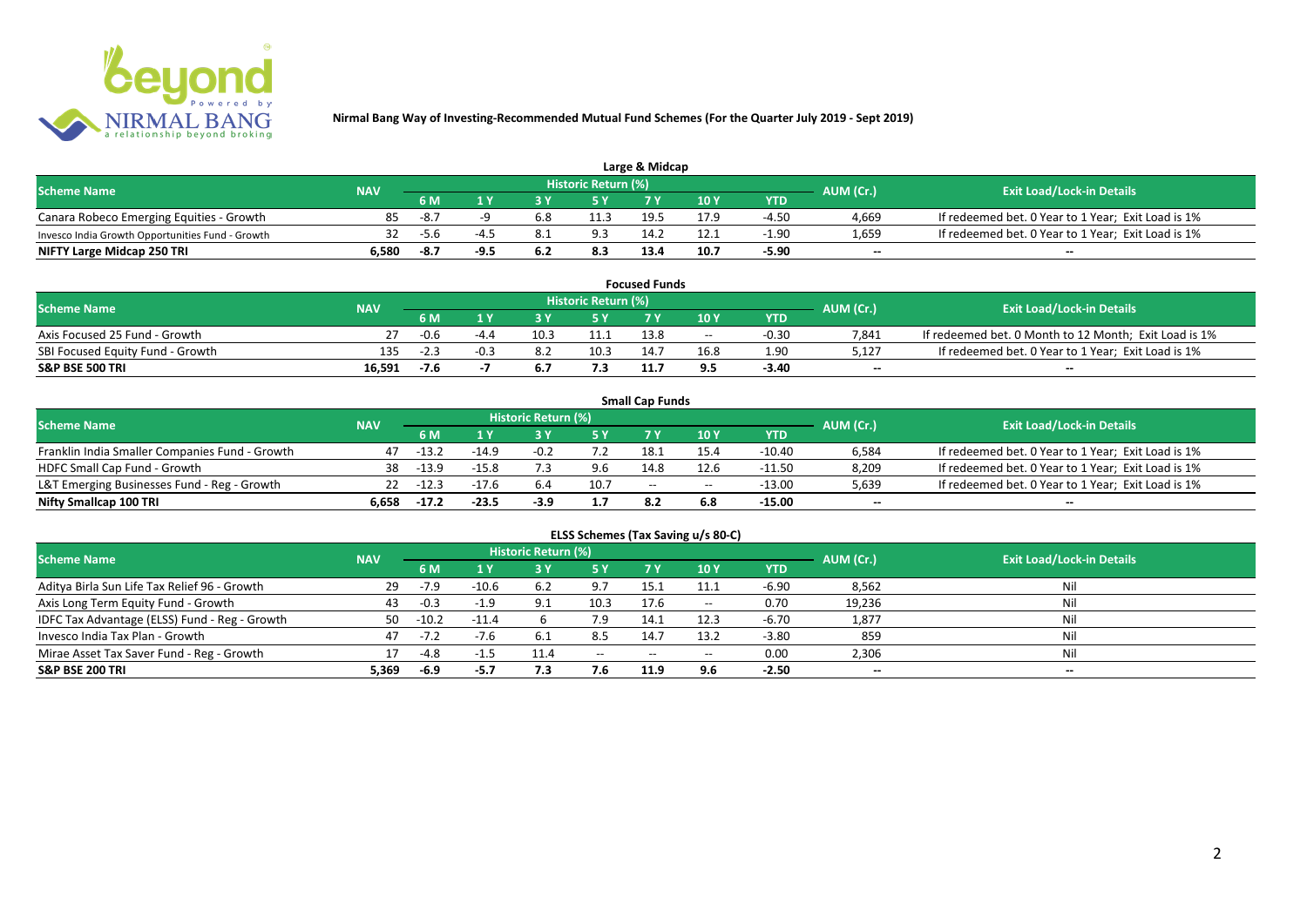

| <b>Contra/Value Fund</b>                  |            |        |        |                     |     |      |      |         |           |                                                    |  |  |
|-------------------------------------------|------------|--------|--------|---------------------|-----|------|------|---------|-----------|----------------------------------------------------|--|--|
| <b>Scheme Name</b>                        | <b>NAV</b> |        |        | Historic Return (%) |     |      |      |         | AUM (Cr.) | <b>Exit Load/Lock-in Details</b>                   |  |  |
|                                           |            | 6 M    |        |                     |     |      | 10 Y | YTD     |           |                                                    |  |  |
| Kotak India EQ Contra Fund - Reg - Growth | 49         | -6.2   | -5.    |                     | 8.3 |      | 10.5 | $-1.90$ | 819       | If redeemed bet. 0 Year to 1 Year; Exit Load is 1% |  |  |
| Invesco India Contra Fund - Growth        | 44         | $-9.1$ | $-7.9$ |                     | 9.8 | 15.8 | 12.4 | $-5.20$ | 3.992     | If redeemed bet. 0 Year to 1 Year; Exit Load is 1% |  |  |
| UTI Value Opportunities Fund - Growth     |            | $-7.4$ |        | 3.8                 |     |      |      | $-2.90$ | 4,181     | If redeemed bet. 0 Year to 1 Year; Exit Load is 1% |  |  |
| <b>S&amp;P BSE 500 TRI</b>                | 16.591     | -7.6   |        |                     |     |      |      | -3.40   | $\sim$    | $\overline{\phantom{a}}$                           |  |  |

|                                                                           |            |         |         |                     |           | Sector/Thematic |                   |            |                          |                                                    |
|---------------------------------------------------------------------------|------------|---------|---------|---------------------|-----------|-----------------|-------------------|------------|--------------------------|----------------------------------------------------|
| <b>Scheme Name</b>                                                        | <b>NAV</b> |         |         | Historic Return (%) |           |                 |                   |            | AUM (Cr.)                | <b>Exit Load/Lock-in Details</b>                   |
|                                                                           |            | 6 M     | 1 Y     |                     | <b>5Y</b> | 7Y              | 10Y               | <b>YTD</b> |                          |                                                    |
| Canara Robeco Consumer Trends Fund - Reg - Growth                         | 38         | $-4.0$  | 1.3     | 8.7                 | 11.5      | 14.9            | 14                | $-0.50$    | 329                      | If redeemed bet. 0 Year to 1 Year; Exit Load is 1% |
| Mirae Asset Great Consumer Fund - Growth                                  | 33         | $-5.8$  | $-3.7$  | 10.3                | 10.7      | 15.4            | $\hspace{0.05cm}$ | -4.50      | 804                      | If redeemed bet. 0 Year to 1 Year; Exit Load is 1% |
| ICICI Prudential Technology Fund - Growth                                 | 60         | 1.6     | $-3.2$  | 15.5                | 8.7       |                 | 17.1              | 5.20       | 450                      | If redeemed bet. 0 Day to 15 Day; Exit Load is 1%  |
| Reliance Pharma Fund - Growth                                             | 140        | -6.9    | $-14.1$ | $-1.5$              | 3.4       | 11.8            | 15.5              | $-6.30$    | 2,377                    | If redeemed bet. 0 Year to 1 Year; Exit Load is 1% |
| ICICI Prudential Banking and Financial Services Fund -<br>Retail - Growth | 59         | $-7.8$  | 0.7     | 9.1                 | 12.8      | 17.4            | 15.8              | $-2.40$    | 3.102                    | If redeemed bet. 0 Day to 15 Day; Exit Load is 1%  |
| Reliance Banking Fund - Growth                                            | 247        | $-11.7$ | $-7.3$  | 6.7                 | 9.5       | 13.4            | 13.4              | $-6.80$    | 2,776                    | If redeemed bet. 0 Year to 1 Year; Exit Load is 1% |
| <b>S&amp;P BSE 500 TRI</b>                                                | 16.591     | $-7.6$  |         | 6.7                 | 7.3       | 11.7            | 9.5               | $-3.40$    | $\overline{\phantom{a}}$ | $- -$                                              |

|                                                            |            |        |        |                            |                          |       | <b>Dynamic Asset Allocation Funds</b> |            |                          |                                                         |
|------------------------------------------------------------|------------|--------|--------|----------------------------|--------------------------|-------|---------------------------------------|------------|--------------------------|---------------------------------------------------------|
| <b>Scheme Name</b>                                         | <b>NAV</b> |        |        | <b>Historic Return (%)</b> |                          |       |                                       |            | AUM (Cr.)                | <b>Exit Load/Lock-in Details</b>                        |
|                                                            |            | 6 M    | 1 Y    | 3 Y                        | 5 Y                      |       | 10Y                                   | <b>YTD</b> |                          |                                                         |
| ICICI Prudential Balanced Advantage Fund - Reg -<br>Growth | 35         | $-0.7$ |        | 6.4                        | 8                        | 11.9  | 11.6                                  | 1.50       | 27.468                   | If redeemed bet. 0 Year to 1 Year; Exit Load is 1%      |
| Invesco India Dynamic Equity Fund - Growth                 | 28         | $-2.4$ | $-1.9$ | 6.1                        | 6.8                      | 11.9  | 10.3                                  | 1.30       | 908                      | If redeemed bet. 0 Month to 3 Month; Exit Load is 0.25% |
| Reliance Balanced Advantage Fund - Growth                  | 89         | $-1.6$ |        | 1.5                        | 7.3                      | 11.8  | 10.4                                  | 1.90       | 2,314                    | If redeemed bet. 0 Month to 12 Month; Exit Load is 1%   |
| SBI Dynamic Asset Allocation Fund - Reg - Growth           | 13         | $-1.9$ |        | 5.9                        | $\hspace{0.05cm} \ldots$ | $- -$ | $- -$                                 | $-0.10$    | 683                      | If redeemed bet. 0 Month to 12 Month; Exit Load is 1%   |
| NIFTY 50 Hybrid Composite Debt 65:35 Index                 | 9.654      | $-1.6$ | 2.6    | 8.1                        | 7.9                      | 10.4  | 9.1                                   | 3.00       | $\overline{\phantom{a}}$ | $- -$                                                   |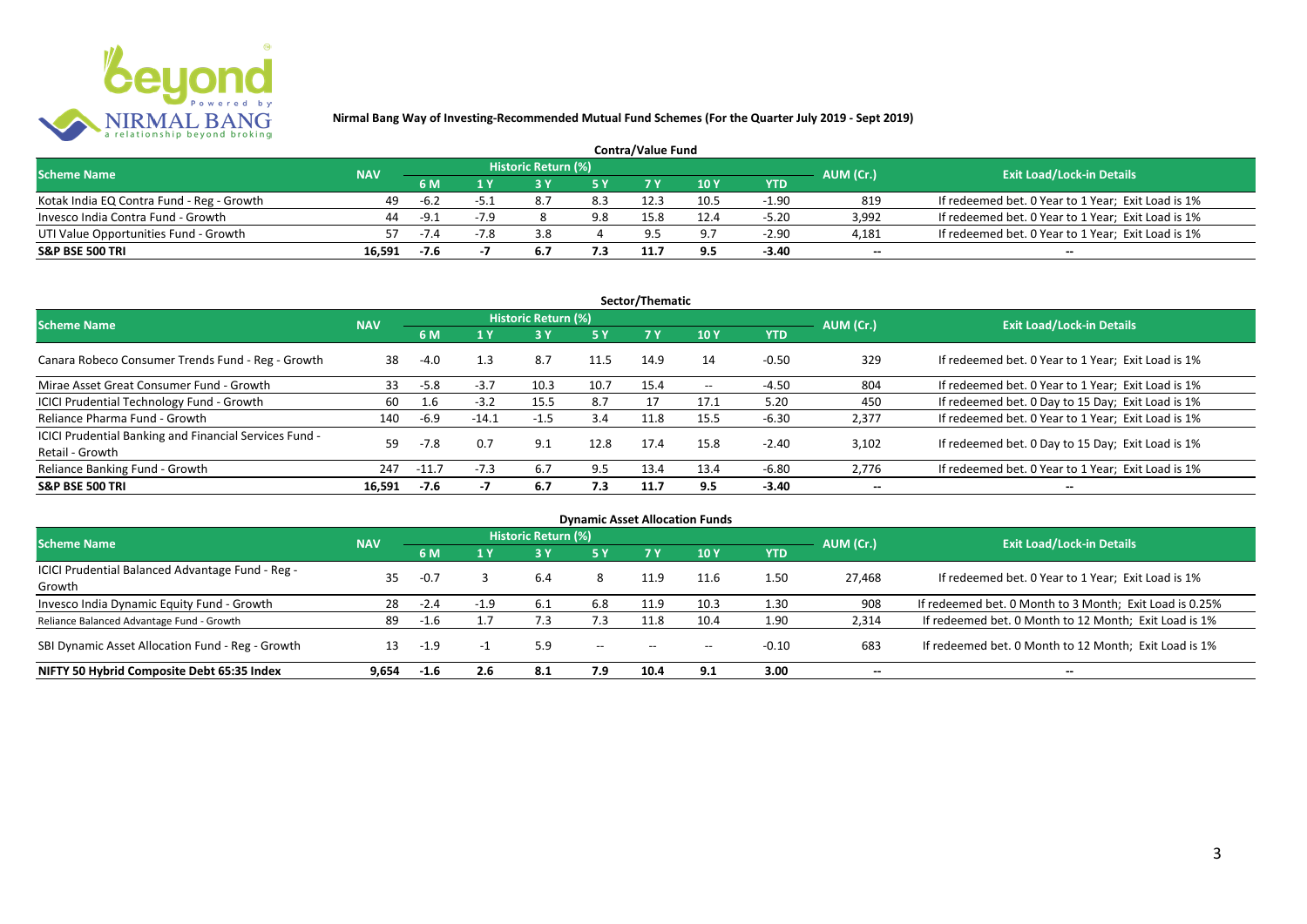

|                                                 |            |        |        |                            |       | <b>Hybrid Aggressive</b> |      |         |                          |                                                       |
|-------------------------------------------------|------------|--------|--------|----------------------------|-------|--------------------------|------|---------|--------------------------|-------------------------------------------------------|
| <b>Scheme Name</b>                              | <b>NAV</b> |        |        | <b>Historic Return (%)</b> |       |                          |      |         | AUM (Cr.)                | <b>Exit Load/Lock-in Details</b>                      |
|                                                 | 6 M        |        | 1 Y    |                            |       | 7 Y                      | 10Y  | YTD     |                          |                                                       |
| HDFC Hybrid Equity Fund - Growth                |            | $-4.7$ |        | 3.8                        | 3.9   |                          | 8.7  | $-0.30$ | 20,696                   | If redeemed bet. 0 Year to 1 Year; Exit Load is 1%    |
| ICICI Prudential Equity & Debt Fund - Growth    | 127        | $-4.5$ | $-2.6$ | 6.3                        | 8.6   | 13.8                     |      | $-0.60$ | 23,288                   | If redeemed bet. 0 Year to 1 Year; Exit Load is 1%    |
| Mirae Asset Hybrid - Equity Fund - Reg - Growth | 14         | -3.9   | 0.5    | 8.1                        | $- -$ | $- -$                    |      | 0.80    | 2,429                    | If redeemed bet. 0 Year to 1 Year; Exit Load is 1%    |
| SBI Equity Hybrid Fund - Growth                 | 133        | $-0.2$ |        | 7.8                        | 9.5   | 14.6                     | 11.4 | 3.30    | 29,354                   | If redeemed bet. 0 Month to 12 Month; Exit Load is 1% |
| Canara Robeco Equity Hybrid Fund - Growth       | 152        | $-3.3$ | 0.7    | 6.8                        | 8.6   |                          | 11.8 | 1.00    | 2,341                    | If redeemed bet. 0 Year to 1 Year; Exit Load is 1%    |
| NIFTY 50 Hybrid Composite Debt 65:35 Index      | 9,654      | $-1.6$ | 2.6    | -8.1                       | 7.9   | 10.4                     | 9.1  | 3.00    | $\overline{\phantom{a}}$ | $- -$                                                 |

|                                            |            |                     |     |     | <b>Arbitrage Fund</b> |     |            |                                  |                                                         |
|--------------------------------------------|------------|---------------------|-----|-----|-----------------------|-----|------------|----------------------------------|---------------------------------------------------------|
| <b>Scheme Name</b>                         |            | Historic Return (%) |     |     |                       |     | AUM (Cr.)  | <b>Exit Load/Lock-in Details</b> |                                                         |
|                                            | <b>NAV</b> | 1 M                 | 6 M |     |                       |     | <b>YTD</b> |                                  |                                                         |
| IDFC Arbitrage Fund - Reg - Growth         | 24         | 4.5                 |     | 6.8 |                       | 6.2 | 6.70       | 9.198                            | If redeemed bet. 0 Month to 1 Month; Exit Load is 0.25% |
| Kotak Equity Arbitrage Fund - Reg - Growth |            | 4.6                 |     | 6.b | 6.4                   | 6.3 | 6.50       | 15,630                           | If redeemed bet. 0 Day to 30 Day; Exit Load is 0.25%    |
| Reliance Arbitrage Fund - Growth           | 20         |                     |     | 6.8 |                       | b.4 | 6.70       | 8.937                            | If redeemed bet. 0 Month to 1 Month; Exit Load is 0.25% |

|                                          |                          |      |              |                     |                          | <b>Equity Saver</b>                   |                                       |                          |                          |                                                       |
|------------------------------------------|--------------------------|------|--------------|---------------------|--------------------------|---------------------------------------|---------------------------------------|--------------------------|--------------------------|-------------------------------------------------------|
| <b>Scheme Name</b>                       | <b>NAV</b>               |      |              | Historic Return (%) |                          |                                       |                                       |                          | AUM (Cr.)                | <b>Exit Load/Lock-in Details</b>                      |
|                                          |                          | 6 M  |              |                     |                          |                                       | 10 Y                                  | YTD                      |                          |                                                       |
| Axis Equity Saver Fund - Reg - Growth    |                          | 0.2  |              | 6.5                 | $\overline{\phantom{a}}$ | $- -$                                 | $\hspace{0.05cm}$ – $\hspace{0.05cm}$ | 2.70                     | 765                      | If redeemed bet. 0 Month to 12 Month; Exit Load is 1% |
| HDFC Equity Savings Fund - Growth        | 36                       | -1.4 |              |                     |                          | 85                                    | 8.9                                   | 1.60                     | 4,910                    | If redeemed bet. 0 Year to 1 Year; Exit Load is 1%    |
| Kotak Equity Savings Fund - Reg - Growth | 1∆                       | 0.1  |              |                     | $- -$                    | $\hspace{0.05cm}$ – $\hspace{0.05cm}$ | $- -$                                 | 2.10                     | 1,950                    | If redeemed bet. 0 Year to 1 Year; Exit Load is 1%    |
| CRISIL Hybrid 50+50 - Moderate Index*    | $\overline{\phantom{a}}$ |      | $\mathbf{m}$ | $\qquad \qquad$     | $\overline{\phantom{a}}$ | $- -$                                 | $\overline{\phantom{a}}$              | $\overline{\phantom{a}}$ | $\overline{\phantom{a}}$ | $\overline{\phantom{a}}$                              |

|                                           |            |      |     |                     |      | <b>Liquid Funds</b> |            |                 |                          |                                  |
|-------------------------------------------|------------|------|-----|---------------------|------|---------------------|------------|-----------------|--------------------------|----------------------------------|
| <b>Scheme Name</b>                        | <b>NAV</b> |      |     | Historic Return (%) |      |                     | <b>YTM</b> | Avg             | AUM (Cr.)                | <b>Exit Load/Lock-in Details</b> |
|                                           |            | 1 W  | 2 W | 1 M                 | 3 M  | 1Y                  |            | <b>Maturity</b> |                          |                                  |
| Axis Liquid Fund - Growth                 | 2,130      | 5.4  | 5.6 |                     | 6.3  |                     | 5.59       | 0.10            | 29,296                   | Nil                              |
| IDFC Cash Fund - Reg - Growth             | 2,326      | -5.1 | 5.3 |                     |      |                     | 5.44       | 0.07            | 12,065                   | Nil                              |
| Kotak Liquid Scheme - Reg - Growth        | 3,889      | 5.2  |     |                     | -6.1 |                     | 5.62       | 0.10            | 31,996                   | Nil                              |
| Mirae Asset Cash Management Fund - Growth | 2,011      | 5.3  |     |                     | -6.1 |                     | 5.6        | 0.07            | 4,157                    | Nil                              |
| <b>CRISIL Liquid Fund Index</b>           | $- -$      | 5.7  | 5.9 |                     | 6.5  | $- -$               | $- -$      | $- -$           | $\overline{\phantom{a}}$ | $- -$                            |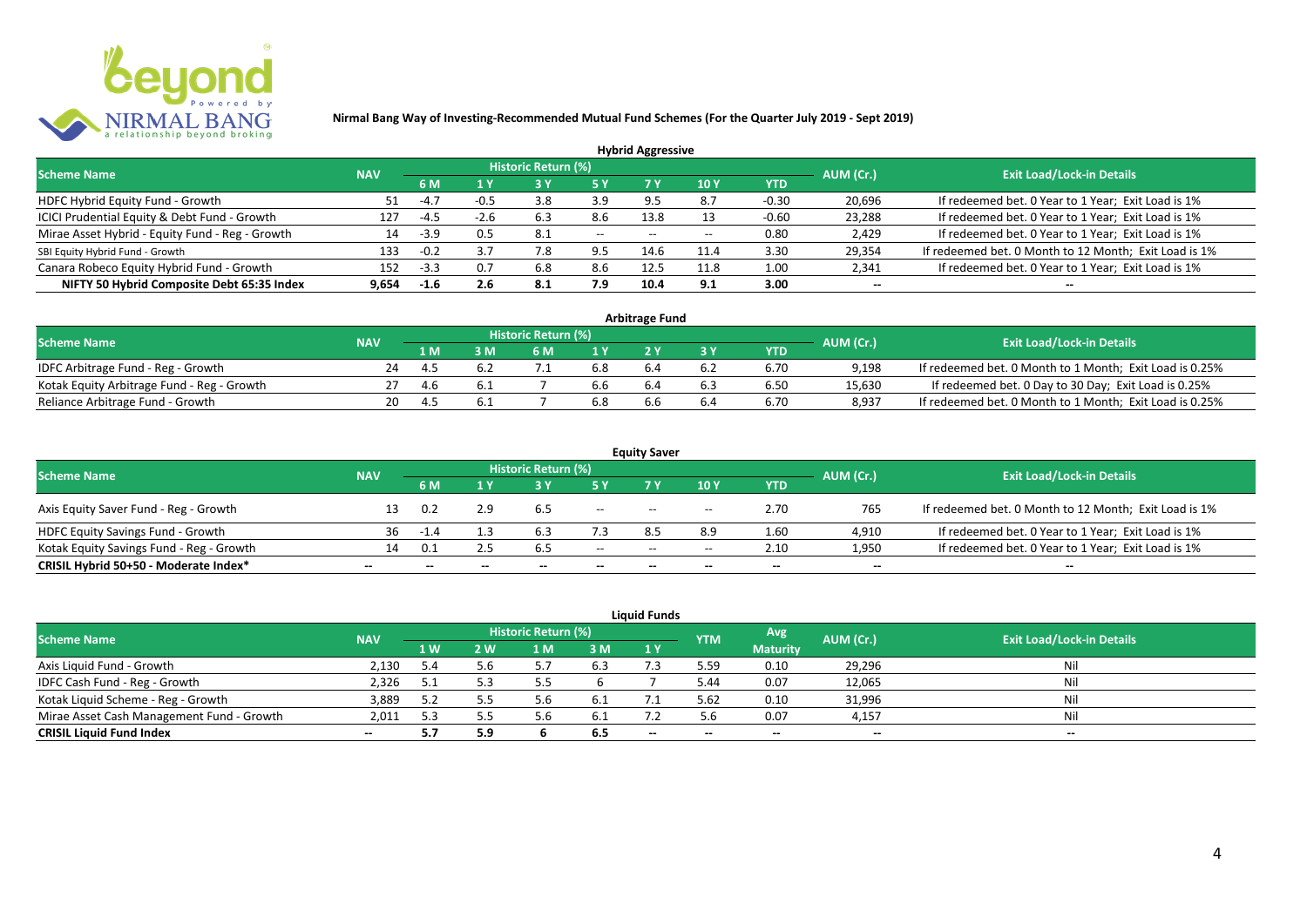

|                                               |            |      |     |                            |     | <b>Ultra Short Fund</b> |                          |                          |                          |                                  |
|-----------------------------------------------|------------|------|-----|----------------------------|-----|-------------------------|--------------------------|--------------------------|--------------------------|----------------------------------|
| <b>Scheme Name</b>                            | <b>NAV</b> |      |     | <b>Historic Return (%)</b> |     |                         | <b>YTM</b>               | Avg.                     | AUM (Cr.)                | <b>Exit Load/Lock-in Details</b> |
|                                               |            | 1 M. | 3 M | 6 M                        |     | 3 Y                     |                          | <b>Maturity</b>          |                          |                                  |
| HDFC Ultra Short Term Fund - Reg - Growth     |            | 7.1  |     | 8.2                        | $-$ | $- -$                   | 6.31                     | 0.40                     | 8,309                    | Nil                              |
| IDFC Ultra Short Term Fund - Reg - Growth     |            | 7.4  |     | 8.4                        | 8.7 | $- -$                   | 6.15                     | 0.45                     | 3,668                    | Nil                              |
| SBI Magnum Ultra Short Duration Fund - Growth | 4,302      | 7.5  | 8.3 | 8.2                        | 8.6 |                         | 6.45                     | 0.47                     | 9,411                    | Nil                              |
| <b>NIFTY Ultra Short Duration Debt Index</b>  | 3,926      | 6.6  | 7.8 | 8.1                        | 8.5 | 7.6                     | $\overline{\phantom{a}}$ | $\overline{\phantom{a}}$ | $\overline{\phantom{a}}$ | $\overline{\phantom{a}}$         |

|                                                            |            |     |     |                            |                          | <b>Money Market Fund</b> |            |                 |                          |                                  |
|------------------------------------------------------------|------------|-----|-----|----------------------------|--------------------------|--------------------------|------------|-----------------|--------------------------|----------------------------------|
| <b>Scheme Name</b>                                         | <b>NAV</b> |     |     | <b>Historic Return (%)</b> |                          |                          | <b>YTM</b> | Avg             | AUM (Cr.)                | <b>Exit Load/Lock-in Details</b> |
|                                                            |            | 1 M | 3M  | 6 M                        | 1 Y                      | <b>3Y</b>                |            | <b>Maturity</b> |                          |                                  |
| Aditya Birla Sun Life Money Manager Fund - Reg -<br>Growth | 260        |     | 8.7 | 8.5                        | 8.8                      | 7.6                      | 6.04       | 0.45            | 12,746                   | Nil                              |
| ICICI Prudential Money Market Fund - Reg - Growth          | 269        | 7.3 | 8.3 | 8.2                        | 8.5                      | 7.4                      | 6.14       | 0.45            | 9,688                    | Nil                              |
| Reliance Money Market Fund - Growth                        | 2,934      | 7.2 | 8.4 | 8.5                        | 8.8                      |                          | 6.11       | 0.38            | 3,074                    | Nil                              |
| UTI Money Market Fund - Reg - Growth                       | 2,181      | 7.0 | 8.4 | 8.4                        | 8.6                      | 7.5                      | 6.16       | 0.49            | 6,584                    | Nil                              |
| <b>CRISIL Liquid Fund Index</b>                            | $- -$      | 6.0 | 6.5 | $\overline{\phantom{a}}$   | $\overline{\phantom{a}}$ | $\!-$                    | $\!-$      | $\sim$          | $\overline{\phantom{a}}$ | $\overline{\phantom{a}}$         |

|                                                 |            |      |      |                     |      | Short Term Fund |            |                 |           |                                  |
|-------------------------------------------------|------------|------|------|---------------------|------|-----------------|------------|-----------------|-----------|----------------------------------|
| <b>Scheme Name</b>                              | <b>NAV</b> |      |      | Historic Return (%) |      |                 | <b>YTM</b> | Avg             | AUM (Cr.) | <b>Exit Load/Lock-in Details</b> |
|                                                 |            | 1 M  |      | 6 M                 | 1 Y  |                 |            | <b>Maturity</b> |           |                                  |
| HDFC Short Term Debt Fund - Growth              |            | 10.7 | 10.9 | 10.2                | 10.1 |                 | /.45       | 2.66            | 8,488     | Nil                              |
| IDFC Bond Fund - Short Term Plan - Reg - Growth | 40         | 10.4 |      | 10                  | 10.8 |                 | 6.96       | 2.12            | 9,643     | Nil                              |
| Kotak Bond Short Term Plan - Reg - Growth       |            | 10.0 | 10.6 | 10.2                | 10.4 |                 | '.51       | 2.60            | 9,607     | Nil                              |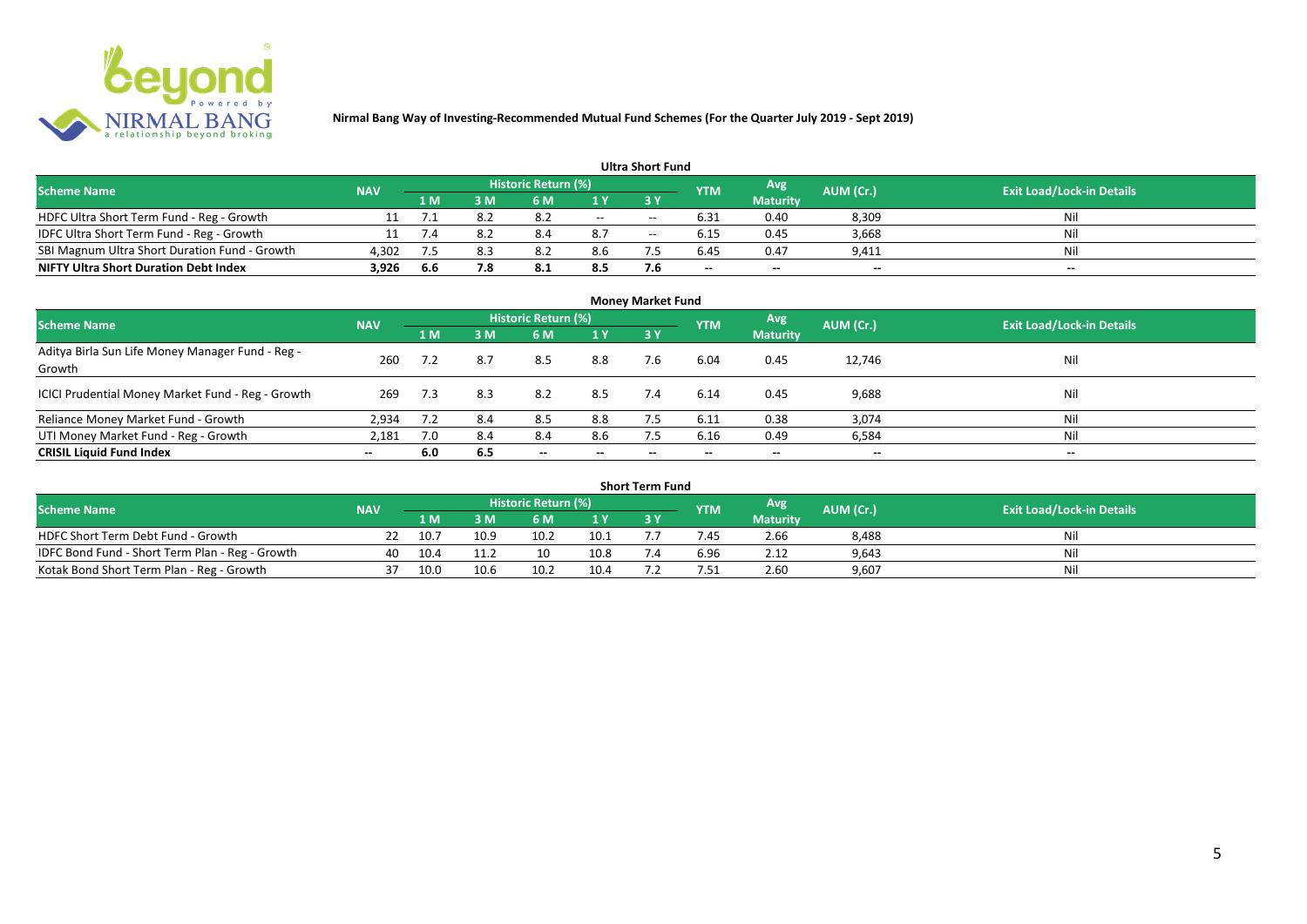

|                                           |            |     |                     |     | <b>Low Duration Fund</b> |            |                 |           |                                  |
|-------------------------------------------|------------|-----|---------------------|-----|--------------------------|------------|-----------------|-----------|----------------------------------|
| <b>Scheme Name</b>                        | <b>NAV</b> |     | Historic Return (%) |     |                          | <b>YTM</b> | Avg             | AUM (Cr.) | <b>Exit Load/Lock-in Details</b> |
|                                           |            | 1 M | 6 M                 |     |                          |            | <b>Maturity</b> |           |                                  |
| <b>HDFC Low Duration Fund - Growth</b>    | 41         | 8.0 |                     | 8.5 |                          | 6.81       | 0.99            | 15,626    | Ni                               |
| Canara Robeco Savings Fund - Reg - Growth | 30         |     | 8.4                 | 8.6 |                          | 6.33       | 0.79            | 1,051     | Ni                               |
| IDFC Low Duration Fund - Reg - Growth     | 28         |     |                     | 8.9 |                          | 6.35       | 0.81            | 4.587     | Ni                               |

#### **1 M 3 M 6 M 1 Y 3 Y** Notak Banking and PSU Debt Fund - Reg - Growth 16 11.5 11.3 10.8 11.1 7.6 7.79 2.78 3,403 Nil<br>
Kotak Banking and PSU Debt Fund - Reg - Growth 45 11.0 11.1 12.1 11.8 8 7.47 3.61 2,621 Nil Notak Banking and PSU Debt Fund - Reg - Growth <br>
17 12.7 13.4 11.7 13.4 7.9 7.16 3.39 9.183 11.8 9.183 IDFC Banking & PSU Debt Fund - Reg - Growth 17 12.7 13.4 11.7 13.4 7.9 7.16 3.39 9,183 **Banking & PSU Bond Funds Scheme Name NAV REGISTER AUM (Cr.) AUM (Cr.)** Exit Load/Lock-in Details **Historic Return (%) Maturity**

|                                                     |            |        |      |                     |                | <b>Corporate Bond Funds</b> |            |                 |           |                                  |
|-----------------------------------------------------|------------|--------|------|---------------------|----------------|-----------------------------|------------|-----------------|-----------|----------------------------------|
| <b>Scheme Name</b>                                  | <b>NAV</b> |        |      | Historic Return (%) |                |                             | <b>YTM</b> | Avg             | AUM (Cr.) | <b>Exit Load/Lock-in Details</b> |
|                                                     |            | 1 M    | 3M   | 6 M                 | 1 <sup>Y</sup> |                             |            | <b>Maturity</b> |           |                                  |
| ICICI Prudential Corporate Bond Fund - Reg - Growth | 20         | - 10.5 | 10.5 | 10.6                | 10.2           | 7.6                         | 7.22       | 2.28            | 9,002     | Nil                              |
| HDFC Corporate Bond Fund - Growth                   | 22.        | 9.6    | 11.2 | 11.8                | 11.7           |                             | 7.26       | 4.08            | 12,910    | Nil                              |
| Kotak Corporate Bond Fund - Std - Growth            | 2.587      | 10.2   | 10.7 | 10.2                | 10.2           |                             |            | 1.59            | 2,448     | Nil                              |